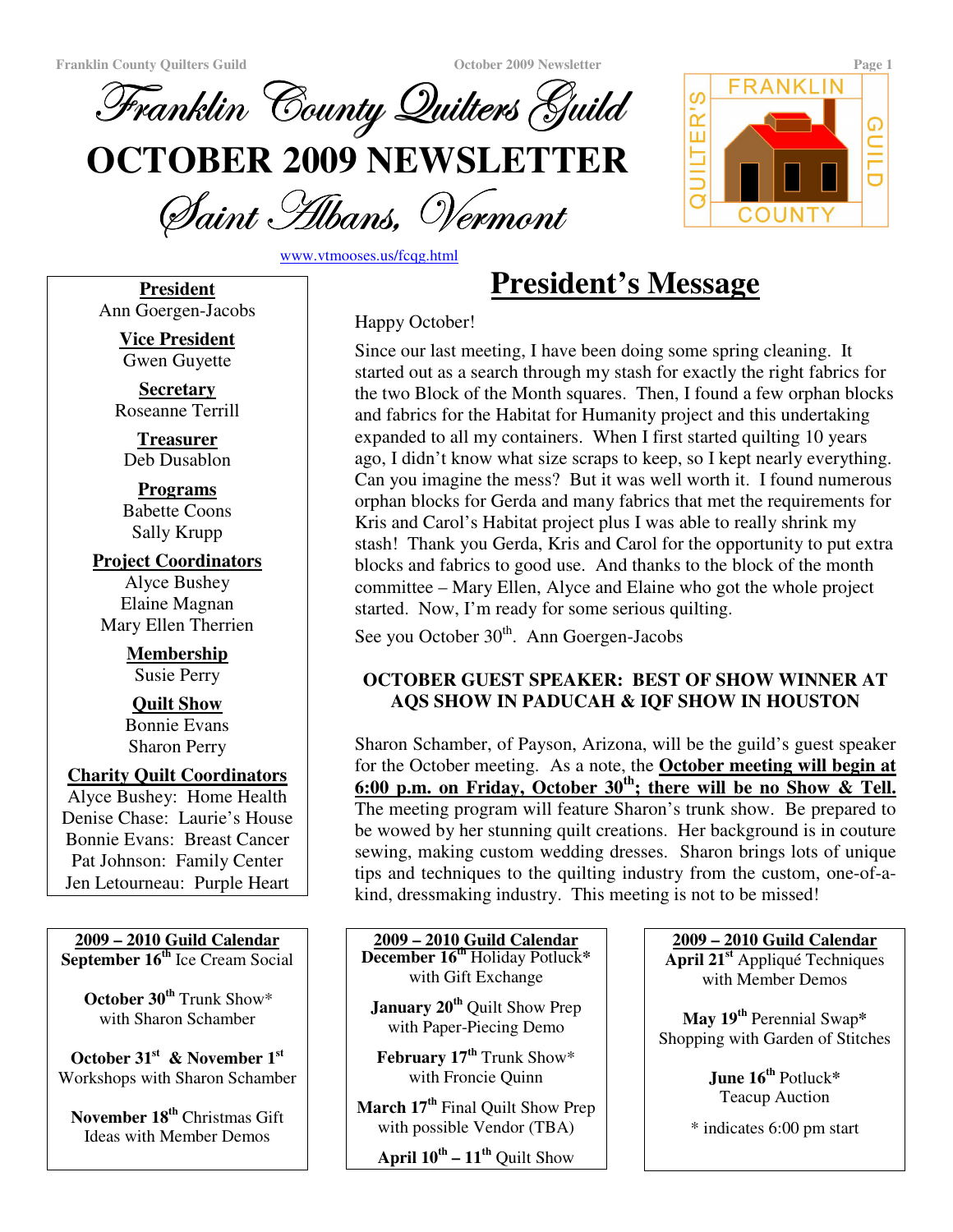# **FRANKLIN COUNTY QUILTERS GUILD** Minutes of September 1, 2009

**Present:** Total attended, 61; New members: 7 – Karen Maple, Summer Ladd, Nanc Ekiert, Donna Rath, Jean Kelly, Elisabeth Klink, Jonnie Filion; Guests: Lynn Denado.

## **Proceedings:**

*Meeting called to order* at 6:05 p.m. by Pres., Ann Goergen-Jacobs, where upon she gave a welcome speech to returning members, new members and guests. She announced dues were being collected by Alyce Bushey, Denise Chase and Sharon Perry at the back of the room and that the ice cream social would precede the meeting. Ice cream social commenced.

*Secretary's Report:* Minutes from June 17, 2009 motion to accept, Giselle Nolan; seconded by Sandy Maynard. Minutes from the Executive Board Meeting August 19, 2009 motion to accept, Nancy Orcutt; seconded by Gwen Guyette.

*Treasurer's Report***:** Motion to accept, Karen Stanley; seconded by Gerda Thibault.

**NEW BUSINESS**: Board officers and committee chairs stood to be recognized.

*Charity Quilts:* Everyone is encouraged to complete and/or donate at least one quilt. *Breast Cancer Quilts:* Bonnie Evans announced kits will continue to be available at meetings. Sign out a kit  $\&$  sew it up. If you are unable to quilt it, we'll find a longarm quilter for you. There is not a quilt-a-thon scheduled this year. Other charity quilt kits available include Family Center Quilts, Laurie House, Home Health, etc.

*New Year's Baby Quilt:* Gerda Thibault has completed quilts for 2010 and needs labels to put on them. Sharon Perry volunteered to make labels. *Orphan Block Quilts:* Gerda Thibault announced she has four Orphan Block Quilts on hand and enough blocks to make one more quilt. She requested that members please donate any extra blocks they may have left over from projects. *2010 Charity Quilt:* This year's quilt will be going to Habitat for Humanity. Kris and Carol are still looking for fabric donations to make the quilt. Here are the requirements for the fabric: 2-inch strips of creams, tans and off whites (no whites!!) solids, tone-on-tones or printed muslins work; . 2-inch strips of medium to darks (except red) solids, toneon-tones and small to medium prints. *UFO/WHIP Challenge:* Petitioned for a volunteer to take this

over. Responsibilities are to track whose participating and conduct the monthly drawing. Lorraine Pike stepped up to the plate. *Food Shelf Drive:* **Petitioned for a volunteer to take the food donations to the local food shelf. Dale McFeeters volunteered to do it this month only. Will need to find someone every month until someone steps forward to take on this task**. *2010 Quilt Show:* Sharon Perry announced that the

signup sheet is being circulated during the meeting. Most positions are filled but we still have a few openings available. Also, quilts, quilts and more quilts; we need quilts for the show!

*Block of the Month:* This year's theme is all about Lake Champlain. Instructions for two blocks were disseminated and Elaine, Mary Ellen and Alyce gave a few pointers on them.

*Announcements:*

1. October's meeting has been moved to Friday, October  $30<sup>th</sup>$ . Meeting to begin @ 6:00 p.m. This will be a condensed business meeting. There will not be a show and tell. This meeting will be dedicated to our guest speaker, Sharon Schamber. Don't forget to sign up for her classes: Sat, Oct 31: Feather's That Fly and/or Sun, 1 Nov: Pieceliqué. Cost of the classes is \$45.00 each (nonrefundable). If you sign up and can't make the class, you can sell space to someone else.

2. Staples Business Rewards – when making a purchase you can now search by Franklin County Quilters Guild.

3. Perennial swap – Babette Coons handed out an information sheet about the perennial swap on May 19th. In line with the perennial swap theme, a representative from the Garden of Stitches will be there to show case their products to include their Seed Packet specialty.

4. Swanton Historical Society sent a thank you note. The money that was raised went towards the restoration of a 1910 caboose.

*Monthly Drawings:* Door prize went to Marjorie Taylor; BOM drawing went to Gwen Guyette; Charity quilt drawing went to Nancy Orcutt and Carol Stanley.

## *Other Business:* **Gerda Thibault made a suggestion for a standard label to put on charity quilts. This is an open topic that was not resolved.**

Charity quilt's show and tell and members' show and tell followed. Meeting adjourned at 8:30 p.m Minutes submitted by Secretary, Roseanne Terrill.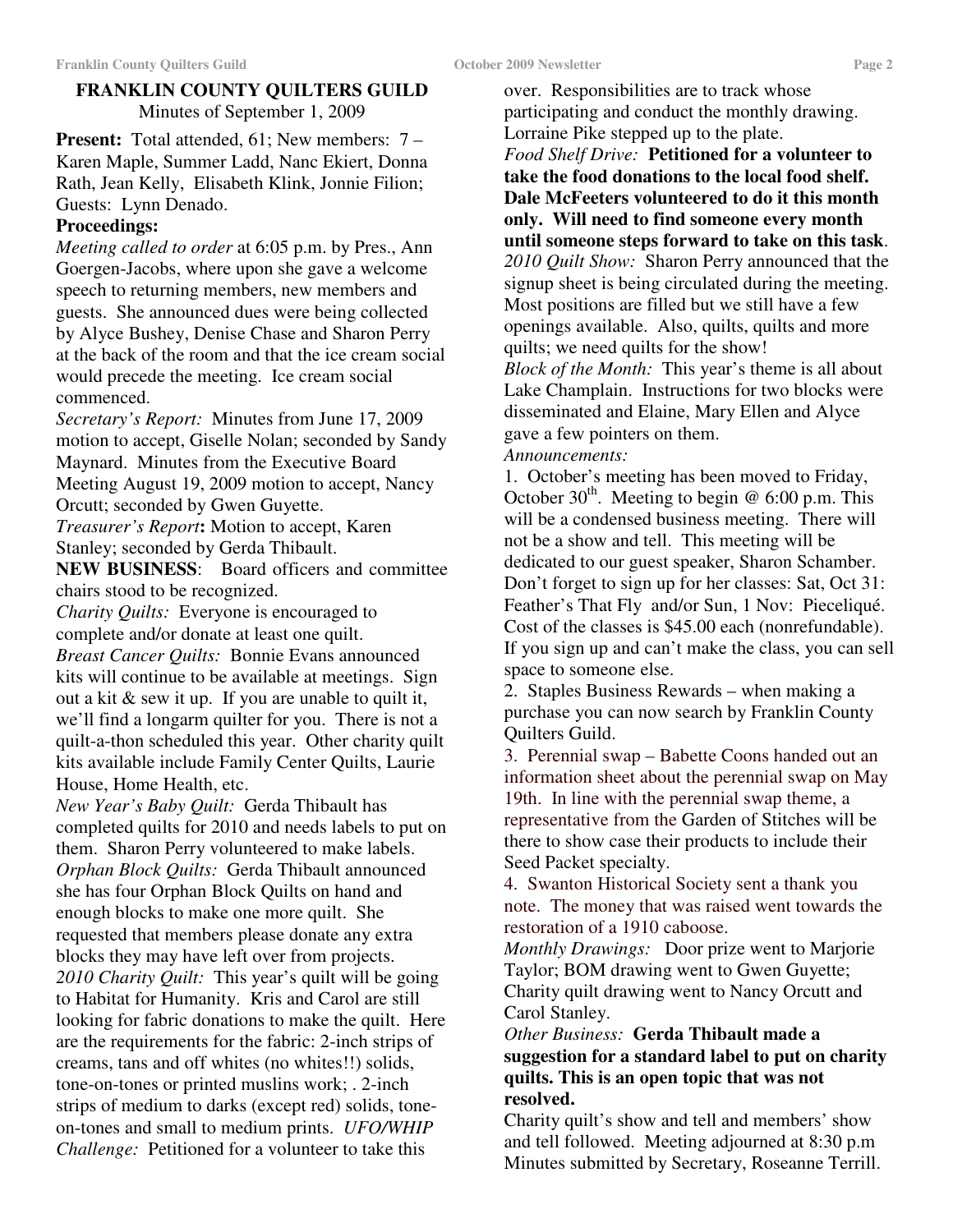# **QUILT SHOW FOUNDER WEDS AND MOVES TO MAINE**

On July  $11<sup>th</sup>$ , 2009, former guild member and quilt show founder, Denise Christiansen, married and moved her residence to Maine. The wedding was at 7:00 p.m., and with threatening clouds all day, the rain held off until almost midnight - enough time for a good wedding, pictures, and getting to and from the reception without getting wet. Quite a feat accomplished this summer!!!

Guild members Dale McFeeters and Nancy Orcutt attended the wedding and had a great time and trip. Nancy, of course, quilt shop-hopped her way over, very successfully I might add, and found a new "must not be missed if you're in the area" quilt shop, *Kathie's Quilt Shop* in Sanford, ME - with a homemade ice cream shop right next door!



**The happy couple, Bruce & Denise Quint, July 11 th , 2009**

Here's a picture of Denise, and her new hubby, Bruce Quint. They are living in Gorham, Maine, where Bruce is a firefighter and EMT. Denise continues to work for Fletcher Allen at home on the computer, with a trip to Burlington every 4-6 weeks for things that need to be done on site. Here's hoping one of her trips to Vermont can include the weekend of the quilt show next Spring so she can visit and award her *Founder's Award* again!

Thanks to Nancy Orcutt for a wonderful article about the wedding and the recommendation for the quilt shop!

> *Bells will ring, the sun will shine. Whoa, I'll be his and he'll be mine. We'll love until the end of time and we'll never be lonely anymore.*



You are invited to join us for a day of patriotism, friendship and best of all SEWING!!!! Bring your QOV project, UFOs, or just stop by and say hello.

A Quilt of Valor is a wartime quilt made to honor our service members & veterans who have been touched by war. It is a tangible way to say: *"Thank you for your service, sacrifice and valor."*

**WHEN:** 1st Saturday of EVERY month from 9:00 am—2:00 pm **WHERE:** Forever Bloom Quilt Shop & More 71 North Main Street St. Albans, VT 05478 **CONTACTS:** Roseanne Terrill, 802-524-7603

Gail Darling, 802-827-3159

Don't really have the time to spend a day, but you'd like to donate a quilt or fabric??? You can drop off your donations any time at the Forever Bloom Quilt Shop or contact Roseanne or Gail. Need more information about quilt specifications or fabric needs, go to http://thequilteddove.com/Documents/ QOV%20info.doc.

## **GUILD MEMBER LOOKING FOR OVARIAN CANCER FABRIC OR FABRIC TO COORDINATE**

Bonnie Evans is making a quilt for an ovarian cancer patient, and she is looking to buy any ovarian cancer fabric or any teal fabric which coordinates with the cancer fabric. If you'd like to help Bonnie in her search for fabric, check out what you might have in your stash. If you have any fabric you think might work, call Bonnie at 802- 868-7168 or email her at evansmb@comcast.net.

*Because we're going to the chapel and we're gonna get married. Going to the chapel and we're gonna get married. Gee, I really love you and we're gonna get married. Going to the chapel of love. Congrats Denise & Bruce!!!*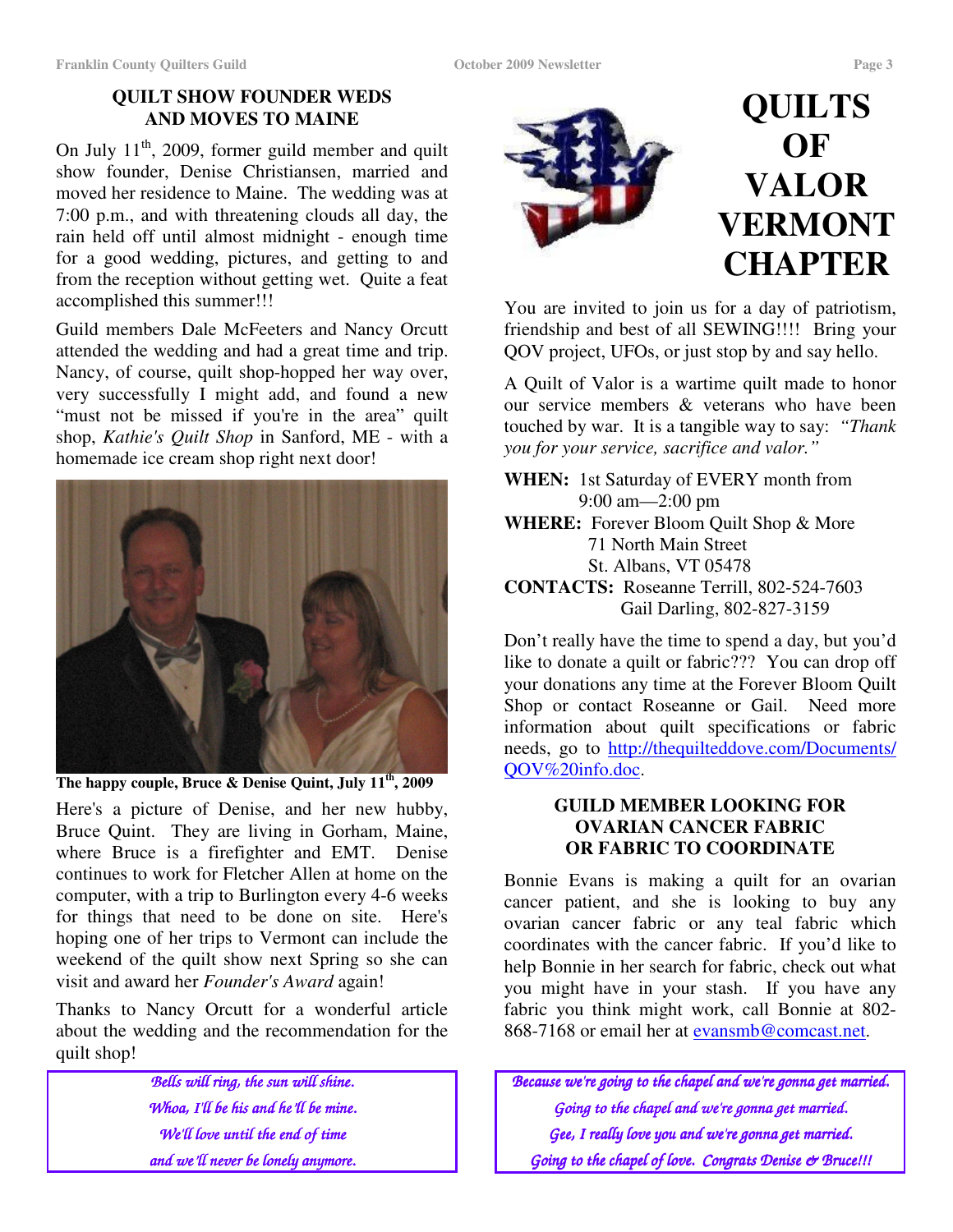### **2010 CHARITY QUILT**

Kris Bachand and Carol Stanley are the 2010 Charity Quilt coordinators. Habitat for Humanity will be the recipient of the quilt once it is completed. Guild members voted on the pattern of their choice at the June meeting. Kris and Carol are now looking for fabric donations to make the quilt.

Here are the requirements for the fabric:

2 inch strips of creams, tans and off whites (no whites!!) solids, tone-on-tones or printed muslins work.

2 inch strips of medium to darks (except red) solids, tone-on-tones and small to medium prints.

Members can bring the fabric strips to the October meeting or drop them off at 34 High Street in St. Albans if they are in town.



### **RECIPE CORNER: CRAZY QUILT PIE**

Mary Ellen Therrien found this recipe in The Country Register, New York Edition, July-August 2009.

### **From the Kitchen of Megan Gregory, Mule Creek, NM**

| 2 cups milk                         | 4 eggs               |
|-------------------------------------|----------------------|
| $\frac{1}{2}$ cup all-purpose flour | 1 cup flaked coconut |
| 1 cup sugar                         | 1 stick butter       |
| $\frac{1}{2}$ teaspoon vanilla      |                      |

Put all ingredients into a blender and blend on med. speed for 10 seconds; pour into a 9" pie pan. During the baking process, the flour will drip down and form a crust on the bottom like "MAGIC." Bake at 350° for 45 minutes. Let it cool for 15 minutes before slicing, or place into fridge for serving later. This is a really good COMFORT type pie. It is sweet and soothing at the same time. It is easy and is a quick dessert for a last-minute sweet craving.

# $\mid$  reasures of the  $\cup$ reen Mountain  $\bigcirc$ tate  $\operatorname{\mathsf{A}}$   $\operatorname{\mathsf{Special}}$   $\operatorname{\mathsf{L}}$ xhibit at  $\operatorname{\mathsf{VQ}}$  2010

The Green Mountain Quilters' Guild has been asked by the Vermont Quilt Festival to create a special exhibit for their 2010 show. "Treasures of the Green Mountain State" is the theme for the exhibit. To participate, the only requirement is that you be a Green Mountain Quilters'Guild member. You are invited to make a quilt depicting what you think is a treasure of Vermont. It could be a special place, special person, flower, tree, bird, animal, product - let your imagination run free. Perhaps you already have a completed quilt that fits into this broad "treasures': category that you would like to share. Any quilts included in this display are not eligible for the VQF judged competition.

All quilts must have three layers. You may embellish your quilt with beads, thread work, buttons, paint - have fun, anything goes! As to the size of your piece, wall-hangings would be best, but the final size should not exceed a total perimeter measurement of 240".

Depending on how many entries are submitted and the space limitations, this may become a juried exhibition, but the aim is to hang all entries. Entry Forms need to be sent to arrive no later than March 1, 2010. The quilts need to be completed and shipped to arrive no later than June 15, 2010. The mailing address for both the entry forms and quilts is: Diane Harris, PO Box 145, Monroe, NH 03771.

If you don't wish to ship your quilt, a drop off day has been scheduled. Exhibit coordinator, Diane Harris, will be on hand to accept exhibit quilts at the May 2010 Green Mountain Quilters'Guild meeting, in Bethel, VT, which is May 15, 2010.

If you have any questions, please contact Diane Harris at 603-638-4417 or email yearfive@aol.com If emailing, please include Green Mountain or Treasures on the subject line.

An entry form for this exhibit can be found on the next page.

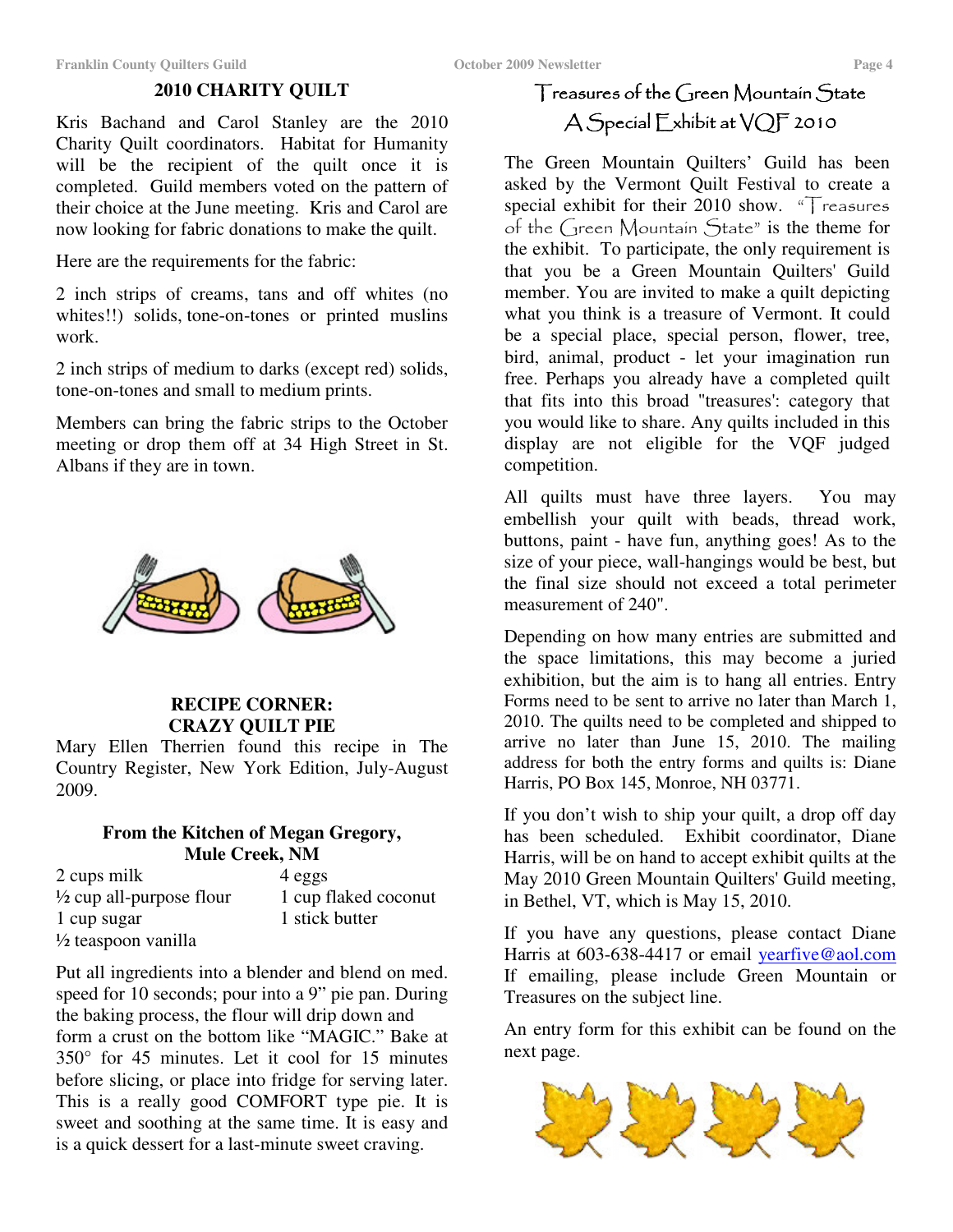**Franklin County Quilters Guild October 2009 Newsletter Page 5**

ł

# Treasures of Vermont, a Special Exhibit by Green Mountain Quilt Guild for Vermont Quilt Festival 2010

 $E$ ntry  $F$ orm

| Please Complete All Sections                                                                                                                                                                                                   |                                       |  |  |  |  |  |
|--------------------------------------------------------------------------------------------------------------------------------------------------------------------------------------------------------------------------------|---------------------------------------|--|--|--|--|--|
|                                                                                                                                                                                                                                | Please Staple 4" x 6" Photograph Here |  |  |  |  |  |
|                                                                                                                                                                                                                                | (photo must show entire quilt)        |  |  |  |  |  |
|                                                                                                                                                                                                                                | <b>ENTRY FORM</b>                     |  |  |  |  |  |
|                                                                                                                                                                                                                                | DEADLINE                              |  |  |  |  |  |
| City State Zip                                                                                                                                                                                                                 | March 1, 2010                         |  |  |  |  |  |
|                                                                                                                                                                                                                                |                                       |  |  |  |  |  |
|                                                                                                                                                                                                                                | Questions?                            |  |  |  |  |  |
|                                                                                                                                                                                                                                | Contact Diane Harris                  |  |  |  |  |  |
|                                                                                                                                                                                                                                | 603-638-4417 or yeartive@aol.com      |  |  |  |  |  |
|                                                                                                                                                                                                                                | (put treasures on the subject line)   |  |  |  |  |  |
|                                                                                                                                                                                                                                |                                       |  |  |  |  |  |
|                                                                                                                                                                                                                                |                                       |  |  |  |  |  |
|                                                                                                                                                                                                                                |                                       |  |  |  |  |  |
|                                                                                                                                                                                                                                |                                       |  |  |  |  |  |
|                                                                                                                                                                                                                                |                                       |  |  |  |  |  |
| provided and the property of the state of the SCO state of the state of the state of the state of the state of the state of the state of the state of the state of the state of the state of the state of the state of the sta |                                       |  |  |  |  |  |
|                                                                                                                                                                                                                                |                                       |  |  |  |  |  |
| Please mail completed form with non-returnable photo to:                                                                                                                                                                       | For Exhibit Use Only                  |  |  |  |  |  |
| Diane Harris, P.O. Box 145, Monroe, NH 03771                                                                                                                                                                                   |                                       |  |  |  |  |  |
| Allow time for entry form to arrive by March 1, 2010                                                                                                                                                                           | $Quilt # \_$ $Space #$                |  |  |  |  |  |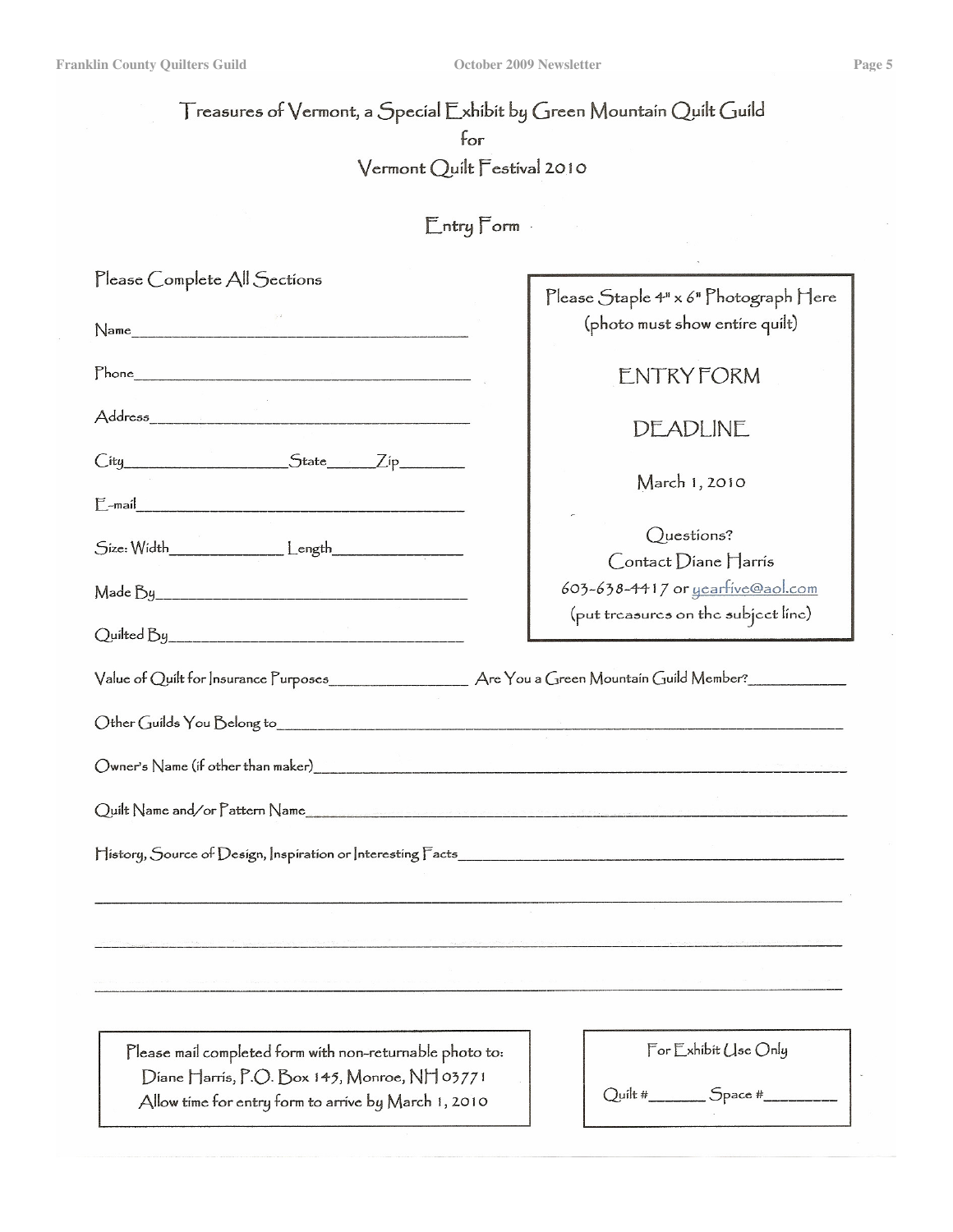The September and October Treasurer's reports are both included in the newsletter this month.

### **SEPTEMBER TREASURER'S REPORT**

### **FRANKLIN COUNTY QUILTERS GUILD**

Treasurer's Report---September 16, 2009

| <b>Opening Balance</b>                                 |       |          | \$3,026.31 |
|--------------------------------------------------------|-------|----------|------------|
| Funds collected                                        |       |          |            |
| <b>Teacup Auction</b>                                  |       | \$100.25 |            |
| Donation                                               |       | \$200.00 |            |
|                                                        |       |          |            |
| Total                                                  |       | \$300.25 |            |
|                                                        | Total |          | \$3,326.56 |
|                                                        |       |          |            |
| Funds paid out                                         |       |          |            |
| Church of the Rock, Aug rent                           |       | \$35.00  |            |
| Church of the Rock, Sep rent                           |       | \$35.00  |            |
| Gerald Perry, Room set-up for Aug                      |       | \$25.00  |            |
| Gerald Perry, Room set-up for Sep                      |       | \$25.00  |            |
| Bonnie Evans, Breast Cancer thread                     |       | \$22.41  |            |
| Bonnie Evans, Breast Cancer material                   |       | \$100.00 |            |
| Enosburg Food Shelf, 1/2 Donation from Teacup          |       |          |            |
| Auction                                                |       | \$50.00  |            |
| Fairfield Food Shelf, 1/2 Donation from Teacup Auction |       | \$50.00  |            |
| Denise Chase, Charity Quilt materials                  |       | \$147.91 |            |
| St. Albans Town Ed Ctr, Workshop rental for 2 days     |       | \$420.00 |            |
| Pat Johnson, Drinks & ice for Quilt Show setup         |       | \$17.90  |            |
|                                                        | Total | \$928.22 |            |
|                                                        |       |          |            |

2009 YTD Collections: \$4012.25

Respectfully submitted,

Deborah L. Dusablon, Treasurer 09/16/09

### REDWORK TIPS:

**Grand Total** \$2,398.34

(Jse a Sakura Pigma Pen size .01, in a color to match your floss, to trace your embroidery pattern; this pen is permanent, so mark Carefully.

Redwork does not have to be done in red; 'Redwork'' is a style, and any color may be used.

Always use new floss; new floss will last longer and have a smoother appearance.

Although muslin is the traditional fabric of Redwork, many other fabrics look great, including monotone prints; Kaufman Kona Cotton "Snow" is a fabric that gives a finer appearance than muslin and is easy to work on.

Use a fine embroidery needle such as size  $# 9$ .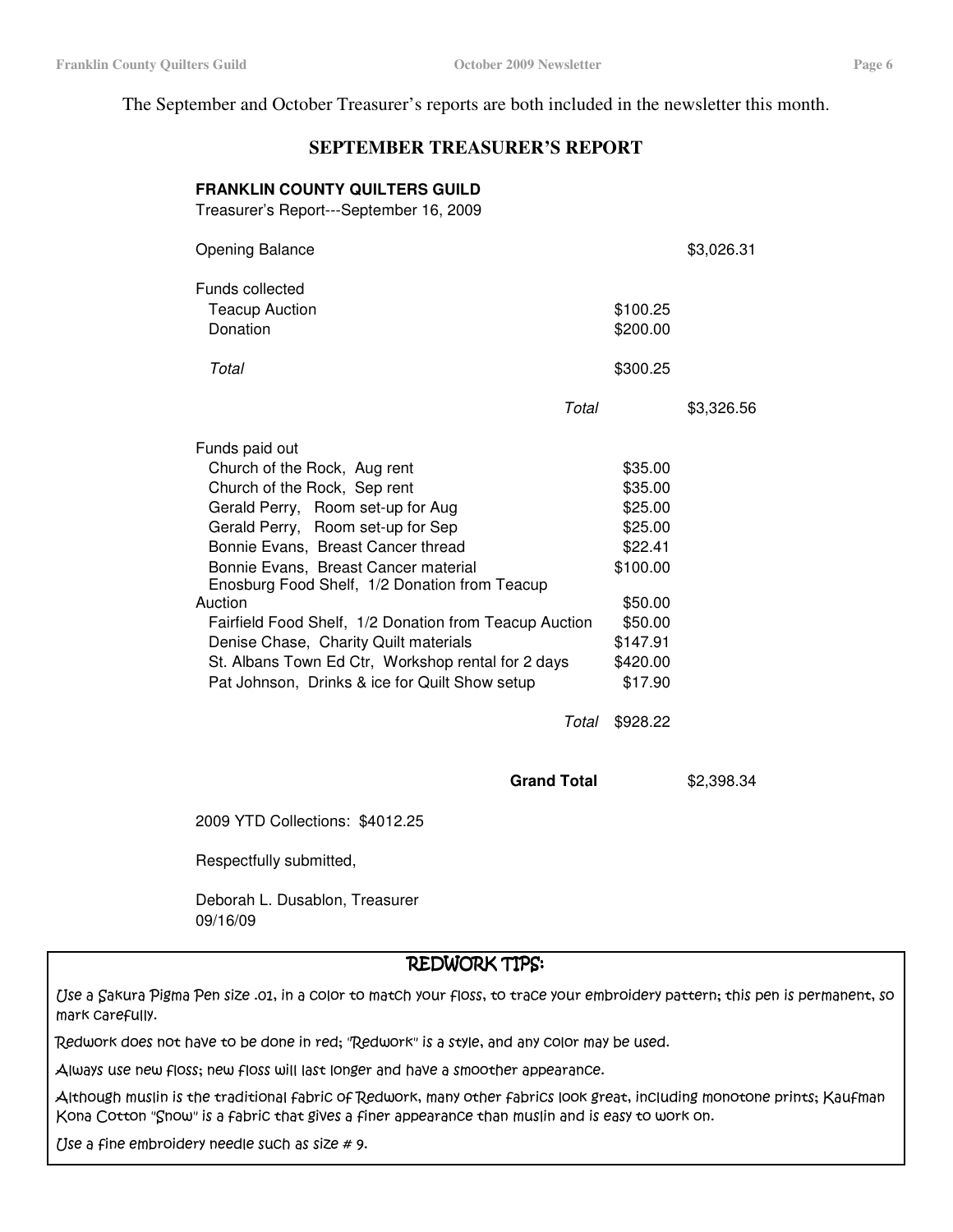### **OCTOBER TREASURER'S REPORT**

### **FRANKLIN COUNTY QUILTERS GUILD**

Treasurers'report---October 30, 2009

| <b>Opening Balance</b>                               |       |          | \$2,398.34 |
|------------------------------------------------------|-------|----------|------------|
| Funds collected                                      |       |          |            |
| Dues                                                 |       | \$915.00 |            |
| Total                                                |       | \$915.00 |            |
|                                                      | Total |          | \$3,313.34 |
| Funds paid out                                       |       |          |            |
| Church of the Rock, Oct rent                         |       | \$35.00  |            |
| Gerald Perry, Room set-up for Oct                    |       | \$25.00  |            |
| Babette Coons, Mtg refreshments, gifts, copies       |       | \$161.45 |            |
| Sally Krupp, Rotary mat, rulers                      |       | \$37.26  |            |
| Elaine Magnan, Monthly block fabrics                 |       | \$106.97 |            |
| Gwen Guyette, Mtg bowls, cups, napkins               |       | \$12.04  |            |
| Bonnie Evans, Paper                                  |       | \$5.31   |            |
| Ann Goergen-Jacobs, Copying for mtg                  |       | \$10.57  |            |
| Sharon Perry, Gift cert, newsletter printing/postage |       | \$127.77 |            |
| Denise Chase, Charity quilt fabric                   |       | \$45.11  |            |
| Shireen Melton, Breast cancer fabric                 |       | \$40.00  |            |
| Total                                                |       | \$606.48 |            |

**Grand Total** \$2,706.86

2009 YTD Collections: \$4927.25

Respectfully submitted,

Deborah L. Dusablon, Treasurer 10/30/09

### **CONTEST TO NAME THE FCQG NEWSLETTER**

Calling all FCQG members… Do you have a clever name for this newsletter? Would you like to win a prize if the name you suggest is selected? Send your suggestions to Sharon Perry by email at vtquilter@gmail.com or call her at 326-3135 by Wednesday, December 9<sup>th</sup>. Sharon will compile all the suggestions onto one ballot and present the ballot for a vote by the membership at the December meeting. The member who suggested the winning selection will receive a special prize. So put on your thinking caps and send in some suggestions!!!

# HAND QUILTING TIPS:

Use a low-loft batting.

Pre-thread several needles and you can quilt continuously without having to stop to re-thread the needles

The stitches and spaces between the stitches should all be the same length

Remove your quilt from the hoop, when you have finished a quilting session, to avoid stretching your quilt.